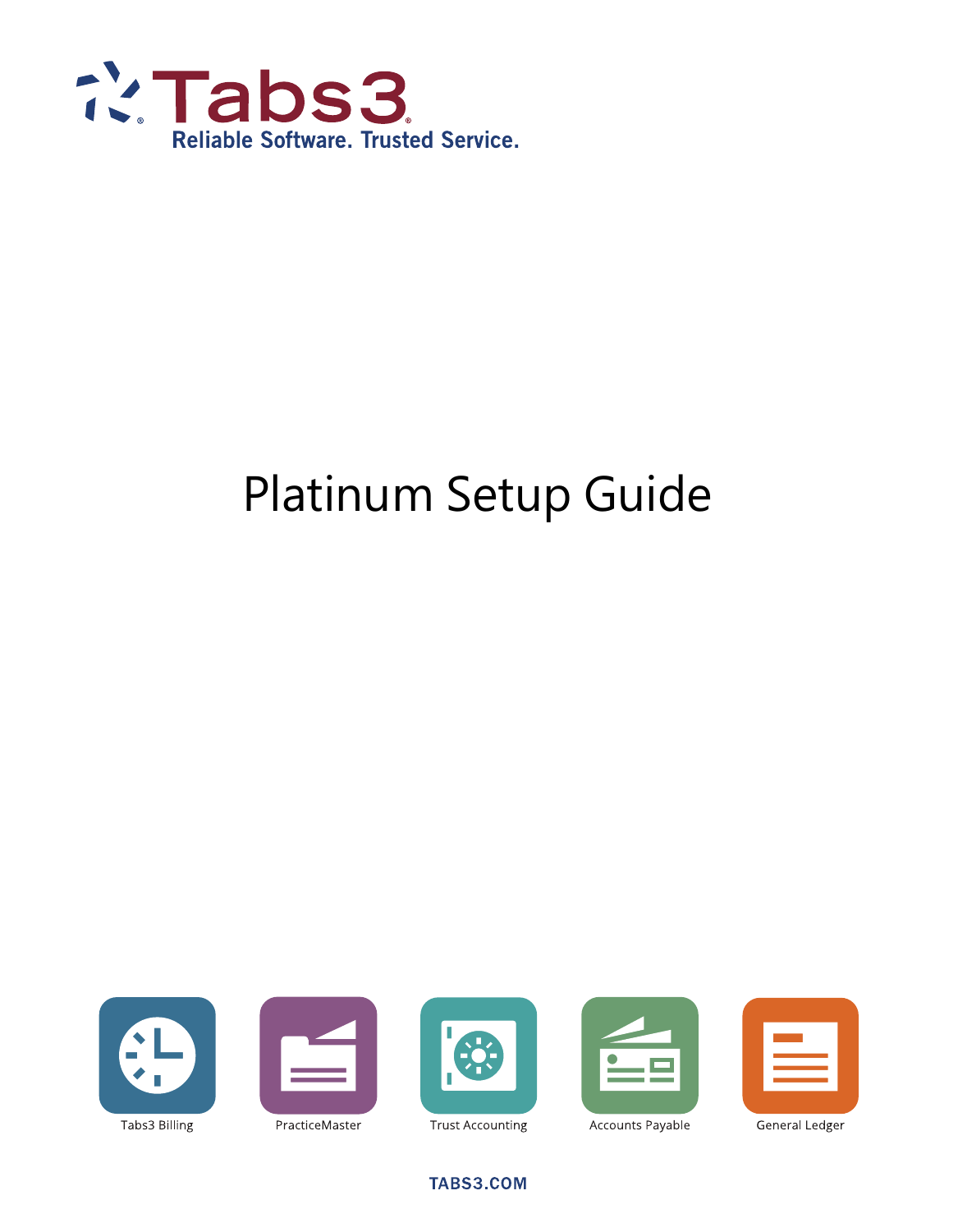#### **Tabs3 Platinum Software Setup Guide**

Copyright © 2020-2022

Software Technology, LLC 1621 Cushman Drive Lincoln, NE 68512 (402) 423-1440 **[Tabs3.com](http://tabs3.com/)**

Tabs3, PracticeMaster, and the "pinwheel" symbol ( ) are registered trademarks of Software Technology, LLC.

Version 2022 (Wednesday, January 5, 2022)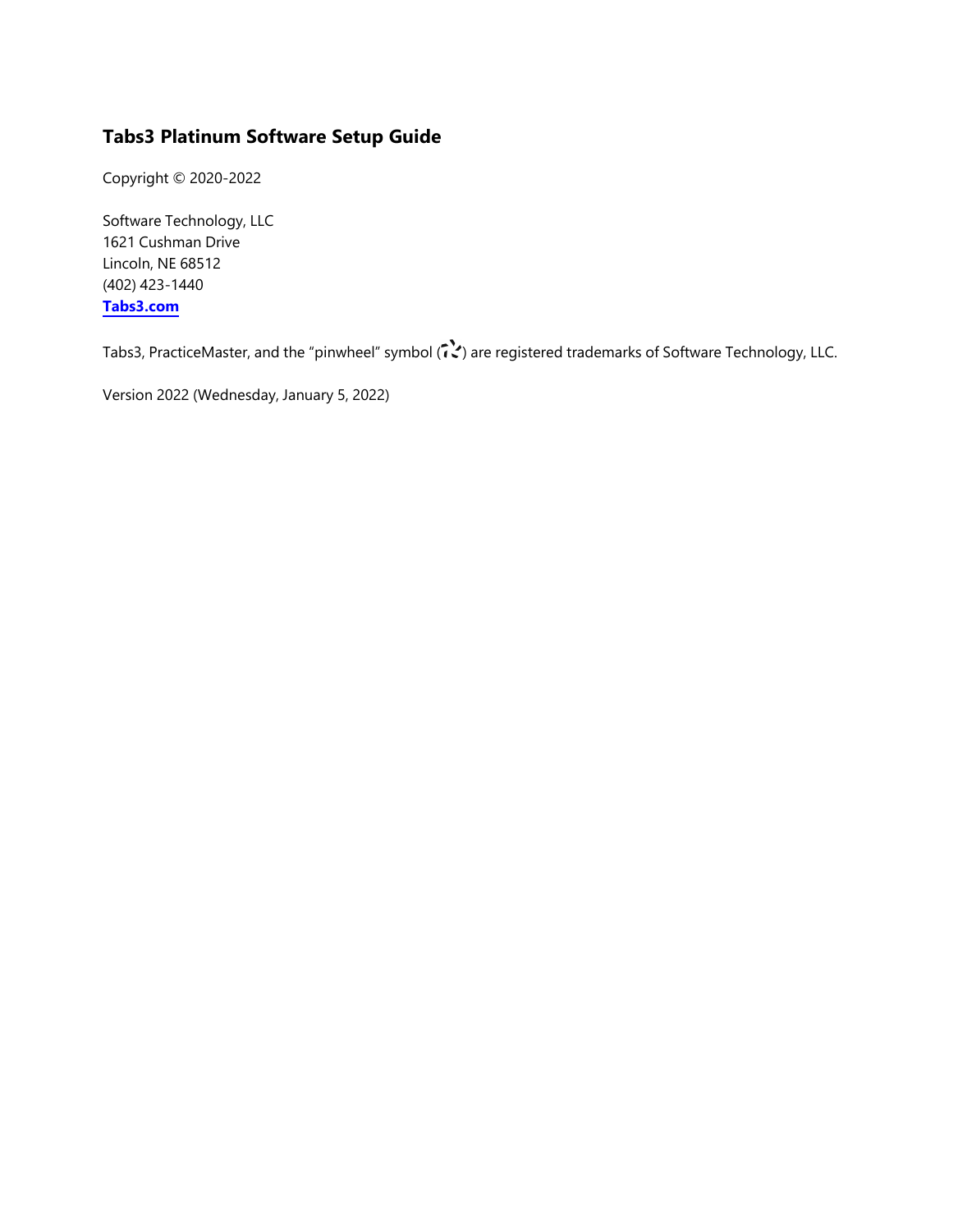# *Initial Platinum Configuration*

The Platinum edition of the Tabs3 Software includes additional features not present in the non-Platinum edition. This guide is intended to supplement the **[Post-Install](https://www.tabs3.com/support/manuals/postinstallguide.pdf) Guide** by providing information regarding Platinum-exclusive features. If you have not yet installed the Tabs3 Software, please refer to the **[Pre-Install](https://www.tabs3.com/support/manuals/PreInstallGuide.pdf) Guide** before proceeding.

**More Info:** For a quick explanation of Platinum features and benefits, see Knowledge Base Article **[R11379](https://support.tabs3.com/main/R11379.htm)**, "Platinum Overview." More complete information regarding the Tabs3 Platinum Software can be found in the **[Platinum](https://www.tabs3.com/support/manuals/stiserver.pdf) Server Guide**.

# **Verify the Platinum Software is Working**

Ensure that your firm's users can access the Tabs3 Software successfully from their workstations before proceeding. If users receive errors attempting to access the Tabs3 Software, contact Tabs3 Technical Support for assistance.

If your firm just upgraded to Platinum, ensure that data you entered prior to the upgrade is still present. If you are missing data or no data is present, you may have installed the Tabs3 Platinum Software to an invalid location. Contact Tabs3 Technical Support for assistance.

### **Verify the Report Accelerators are Working**

The Tabs3 Billing and PracticeMaster Accelerators are programs that run on the Platinum Server and process complex tasks that would normally require significant network traffic, including reports and filtering.

### ▶ **To verify the Tabs3 Billing Accelerator**

- 1. Open Tabs3 Billing and select *Help | About Tabs3*.
- 2. In the middle box, scroll down until you locate **T3Accel Current Status**.
- 3. Verify that the status is "Connected." If the status is "Local," contact Tabs3 Technical Support for assistance.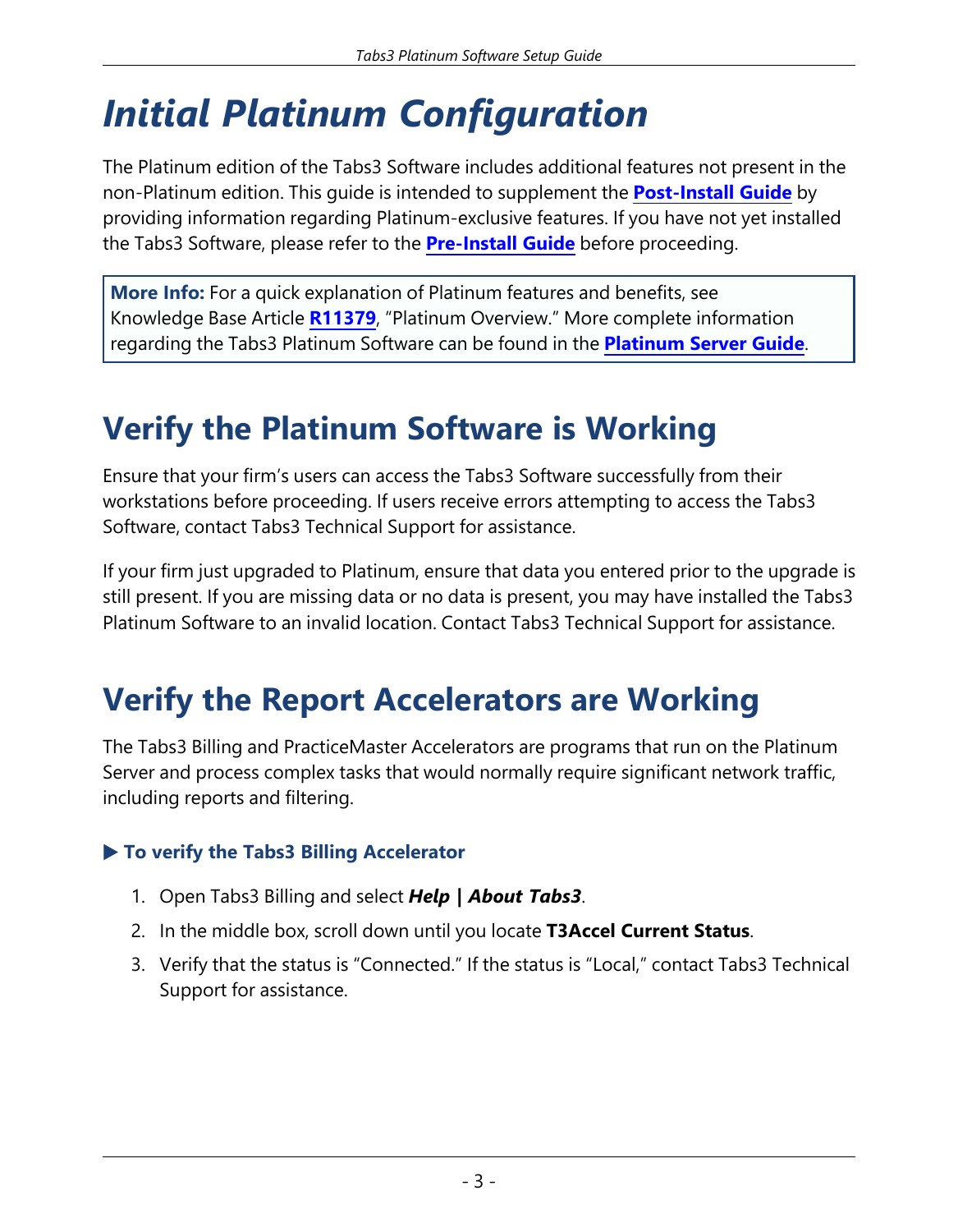#### ▶ **To verify the PracticeMaster Accelerator**

- 1. Open PracticeMaster and select *Help | About PracticeMaster*.
- 2. In the middle box, scroll down until you locate **PMAccel Current Status**.
- 3. Verify that the status is "Connected." If the status is "Local," contact Tabs3 Technical Support for assistance.

# **Tabs3 Connect**

Tabs3 Connect allows users to perform common Tabs3 Billing and PracticeMaster tasks from a browser window on any device. In order for users to access Tabs3 Connect, the feature must be configured. Configuration consists of the following three steps:

- Enable Tabs3 Connect for the Firm
- Configure Access Profiles to Administer Tabs3 Connect Users
- Configure Users to Access Tabs3 Connect

**Tabs3 Connect Subscription Note:** If you will be accessing Tabs3 Connect using a Tabs3 Connect Billing license, PracticeMaster Basic must be installed and configured prior to enabling Tabs3 Connect. Knowledge Base Article **[R11027](https://support.tabs3.com/main/R11027.htm)**, "Installing the Try Before You Buy PracticeMaster License," includes step-by-step instructions for installing and configuring PracticeMaster Basic.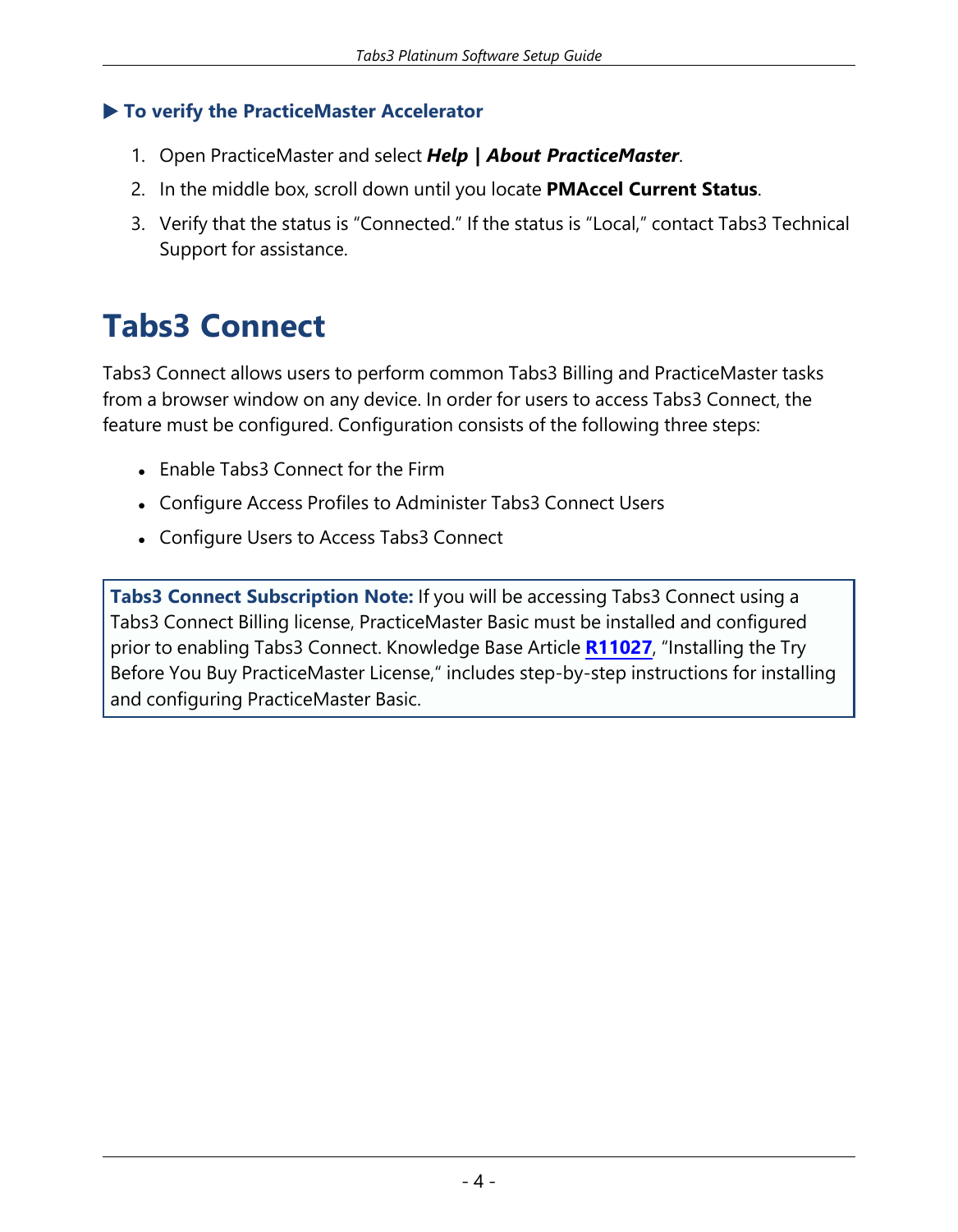#### ▶ **To enable Tabs3 Connect for the Firm**

- 1. Start System Configuration.
- 2. From the **Platinum** menu, select **Tabs3 Connect Administration**.
- 3. Select the **Allow connections via Tabs3 Connect** check box.
- 4. In the **Automatically log users off after XX minutes of inactivity** field, specify a timeout value.
- 5. In the **Notices** section, enter the **Email Address** where you want email messages sent regarding Tabs3 Connect. A valid email address is required.

| Tabs3 Connect Administration                                                                                                                                                                                                                      | $\sim$            |
|---------------------------------------------------------------------------------------------------------------------------------------------------------------------------------------------------------------------------------------------------|-------------------|
| Connections                                                                                                                                                                                                                                       |                   |
| Tabs3 Connect allows users to access your firm's data via the Internet. This connection<br>can be made from any device with an Internet browser.                                                                                                  |                   |
| Allow connections via Tabs3 Connect                                                                                                                                                                                                               |                   |
| Automatically log users off<br>10<br>minutes of inactivity (max: 30)                                                                                                                                                                              |                   |
| <b>Notices</b><br>Please specify an email address where you would like messages regarding Tabs3<br>Connect to be sent. These messages include advance notices of downtime periods,<br>maintenance expiration, and other important communications. |                   |
| dave@jensenmartinlaw.com<br>Email Address:                                                                                                                                                                                                        | <b>Test Email</b> |
| Status                                                                                                                                                                                                                                            |                   |
| Tabs3 Connect Status: Not Enabled                                                                                                                                                                                                                 |                   |
| Connection Status: Not Connected                                                                                                                                                                                                                  |                   |
| <b>View Log</b><br><b>Start</b><br>Stop                                                                                                                                                                                                           |                   |
|                                                                                                                                                                                                                                                   |                   |

*Figure 1, Tabs3 Connect Administration window*

- 6. Press Ctrl+S to save your changes.
- 7. Click the **Start** button to start Tabs3 Connect. Tabs3 Connect is ready to use once the status indicators display the following values:
	- <sup>l</sup> **Tabs3 Connect Status**: *Running*
	- <sup>l</sup> **Connection Status**: *Connected*
- 8. Close the window.

**Firewall Note:** In rare circumstances, your firm's external firewall may need to be configured to allow outgoing connections for port 1621. Check with your firm's IT department to determine if outgoing connections are blocked by default.

**Note:** If you have not yet configured users or access profiles in the Tabs3 Software, see the **[Administrator](https://www.tabs3.com/support/manuals/administratorguide.pdf) Guide** for more information before proceeding.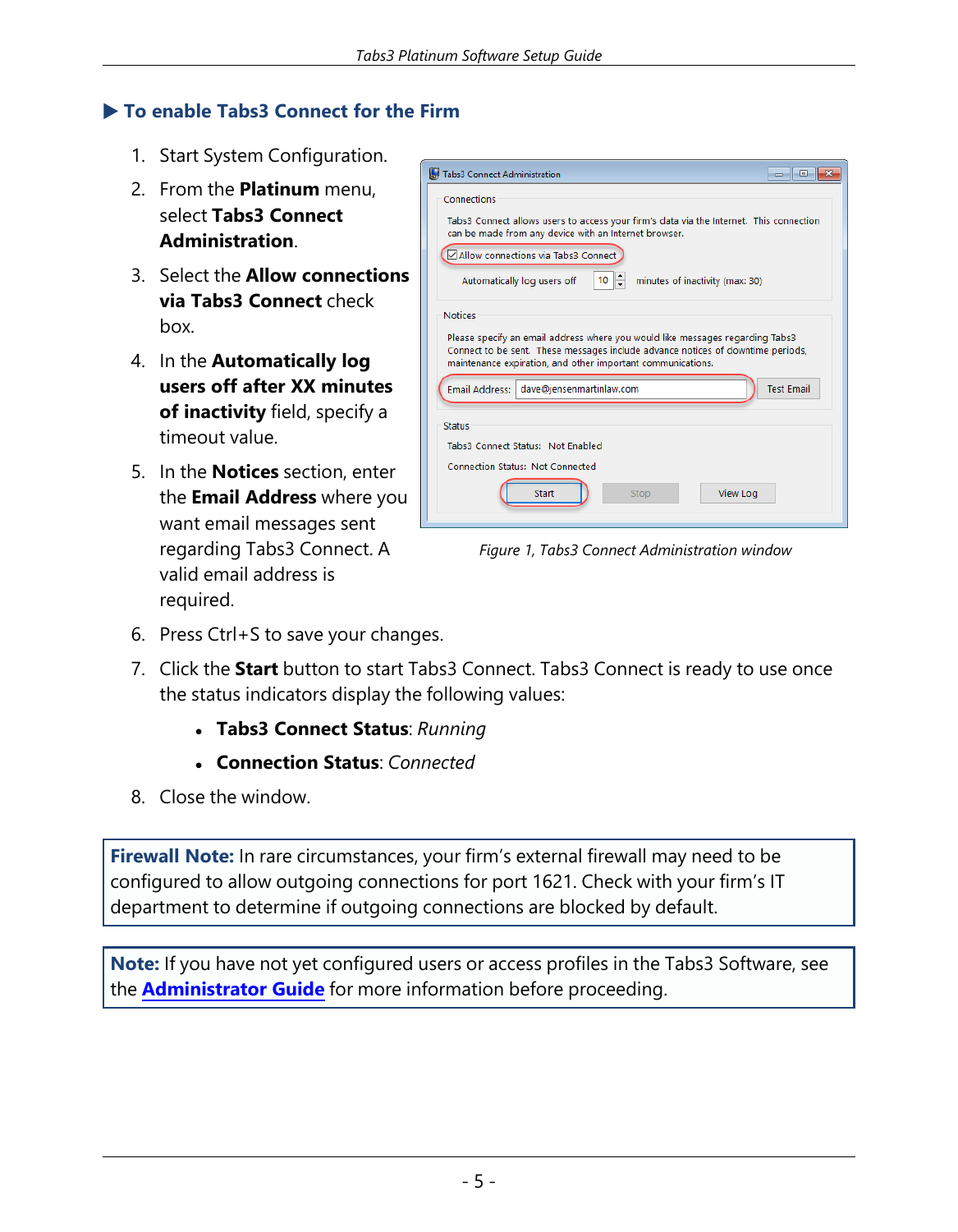**Note:** The following procedure is not used to grant users access to Tabs3 Connect, but is used to designate which users have rights to change the Tabs3 Connect settings on behalf of users (themselves or others).

▶ **To configure access profile(s) for Tabs3 Connect user administration**

- 1. Start System Configuration.
- 2. From the **File** menu, point to **Open** and then select **Access Profile**.
- 3. Select the **Access ID** to which you will grant rights to administer Tabs3 Connect users.
- 4. Under **System Configuration Access**, select the **Tabs3 Connect Access and Settings** check box.
- 5. Press Ctrl+S to save the Access Profile.

| Access Profile                                  |              |                                   |            |                            |            | ▣<br>$\mathbf x$<br>$\Box$ |
|-------------------------------------------------|--------------|-----------------------------------|------------|----------------------------|------------|----------------------------|
| <b>System Activity</b>                          | Tabs3        | <b>PM</b>                         | <b>GLS</b> | <b>TAS</b>                 | <b>APS</b> |                            |
| Access ID:                                      | <b>T3CON</b> |                                   |            |                            |            |                            |
| Access Name:                                    |              | <b>Tabs3 Connect Users</b>        |            |                            |            |                            |
| <b>System Configuration Access</b>              |              |                                   |            |                            |            |                            |
| $\vee$ User Configuration                       |              |                                   |            | Group Configuration        |            |                            |
|                                                 |              | Tabs3 Connect Access and Settings |            |                            |            |                            |
| <b>System Options</b>                           |              |                                   |            |                            |            |                            |
| $\exists$ Firm Information                      |              |                                   |            | Display Active User List   |            |                            |
| Log Off Users                                   |              |                                   |            | Check for Software Updates |            |                            |
| Add/Delete Dictionary Words Spell Check Options |              |                                   |            |                            |            |                            |
| SQL Access to System Config Files               |              |                                   |            |                            |            |                            |
| <b>Back Up/Restore</b>                          |              |                                   |            |                            |            |                            |
| Back Up Data Files                              |              |                                   |            | Restore Data Files         |            |                            |
|                                                 |              |                                   |            |                            |            |                            |
|                                                 |              |                                   |            |                            |            |                            |

*Figure 2, Access Profile window*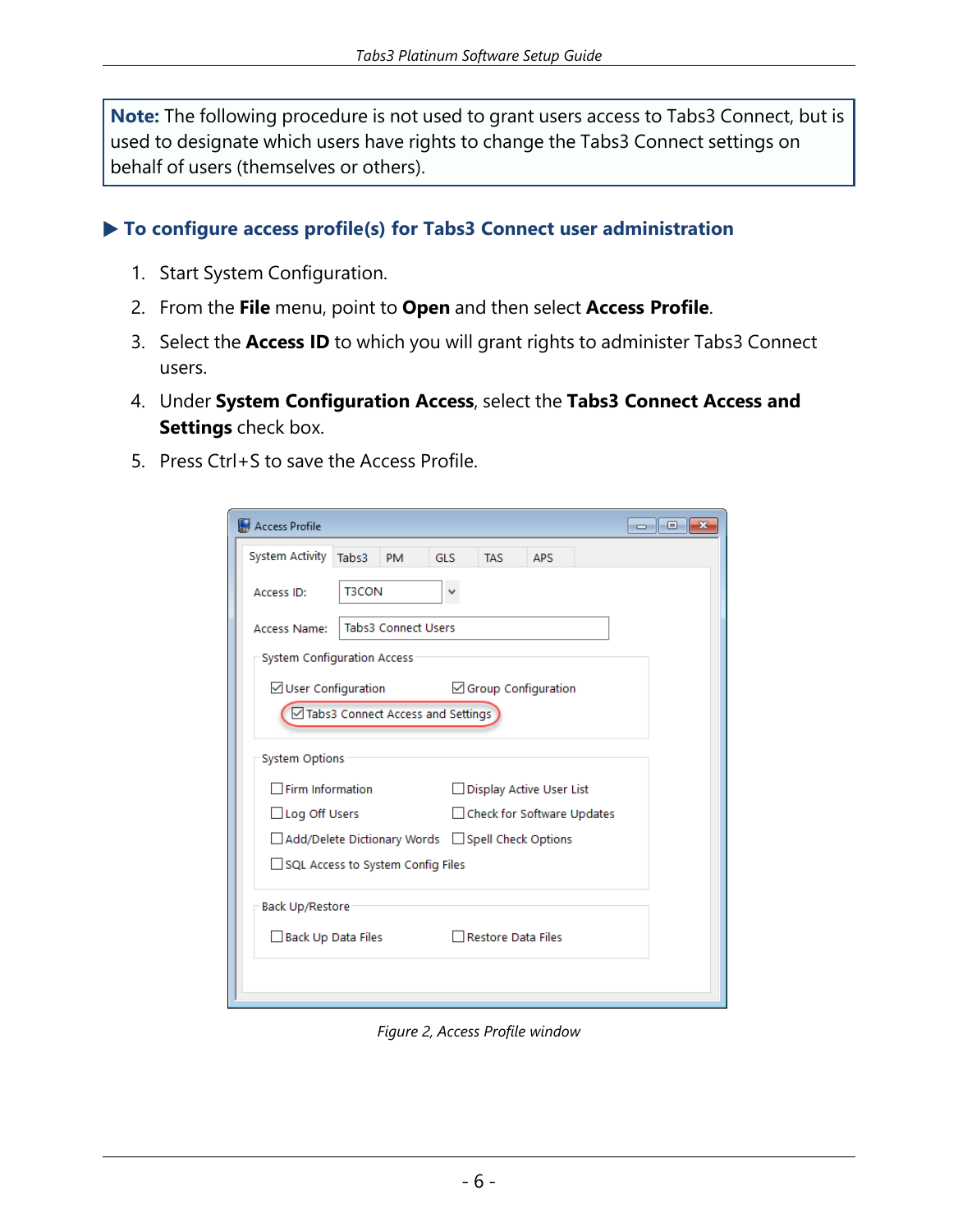#### ▶ **To configure users for Tabs3 Connect access**

- 1. Start System Configuration.
- 2. From the **File** menu, point to **Open** and then select **Users** [\(Figure](#page-7-0) 3).
- 3. Select the **User ID** that will be accessing Tabs3 Connect.
- 4. Verify that the user has a valid **Email Address** configured. *(Note: This field is required.)*
- 5. In the **Options** section, select **Allow access via Tabs3 Connect**.
- 6. Click the **Tabs3 Connect Settings** button and enter the following information in the Tabs3 Connect Settings window ([Figure](#page-7-1) 4):
	- a. In the **Feature Access** section, specify whether the user will access Tabs3 Connect using **Billing and PracticeMaster** features or just **Billing** features. If your license is for PracticeMaster only features, you must select the Billing and PracticeMaster option. See Knowledge Base Article **[R11480](https://support.tabs3.com/main/R11480.htm)**, "All About Tabs3 Connect," for information on the differences between Billing and PracticeMaster, and Billing access levels.
	- b. Enter a strong password in the **Password** and **Confirm Password** fields. The password must be at least 8 characters and it must contain at least one capital letter, one lowercase letter, and one number.
	- c. Select the default **Fee Timekeeper** for fees and costs created by the user.
	- d. Select the **Hide Timekeeper Field On Form** check box if the user will only be working with transactions for their assigned Fee Timekeeper.
	- e. Select the preferred **Text Macro Default** setting for the user. See Knowledge Base Article **[R11682](https://support.tabs3.com/main/R11682.htm)**, "Using Text Macros in Tabs3 Connect," for more information.
- 7. Click **OK**.
- 8. Press Ctrl+S to save the changes to the user record.
- 9. Repeat steps 3-8 for each user who requires access to Tabs3 Connect.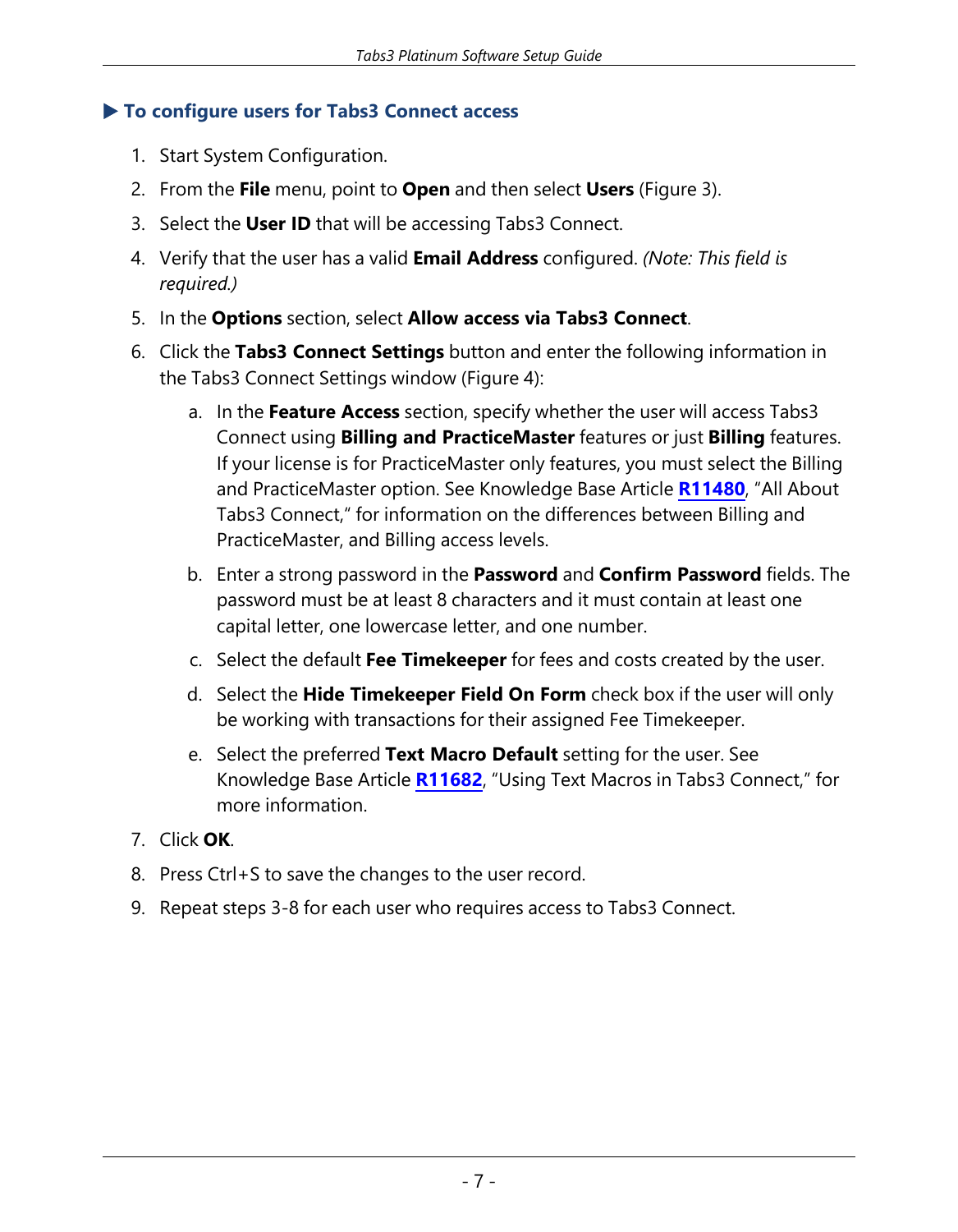| User Configuration                     |                                                                      |                        |              |                                    |                                 |
|----------------------------------------|----------------------------------------------------------------------|------------------------|--------------|------------------------------------|---------------------------------|
| Logon Information                      |                                                                      |                        |              |                                    |                                 |
| User ID:                               | <b>DAN</b><br>$\checkmark$                                           | ⊠ Logon User           |              |                                    |                                 |
| Password:                              |                                                                      | $\Box$ Inactive        |              |                                    |                                 |
| Confirm Password:                      |                                                                      | <b>Reset Profile</b>   |              |                                    |                                 |
| User Information                       |                                                                      |                        |              |                                    |                                 |
| User Name:                             | Daniel H. Brady                                                      |                        |              |                                    |                                 |
| Initials:                              | <b>DHB</b>                                                           |                        |              |                                    |                                 |
| Phone Number:                          |                                                                      |                        |              |                                    |                                 |
| Fax Number:                            |                                                                      |                        |              | <b>Tabs3 Connect Settings</b>      | 7<br>$\times$                   |
| Email Address:                         | dbrady@jensenmartinlaw.com                                           |                        |              | <b>Feature Access</b>              |                                 |
|                                        |                                                                      |                        |              | <b>OBilling and PracticeMaster</b> |                                 |
| Options                                | Colors used for PracticeMaster Calendar entries:                     | <b>User Text Color</b> | $\checkmark$ | $\bigcirc$ Billing                 |                                 |
|                                        | Set/view calendar access rights for this user:                       | <b>Calendar Rights</b> |              | Login Address:                     | dbrady@jensenmartinlaw.com      |
| Disable Autofill for all lookup fields |                                                                      |                        |              | Password:                          |                                 |
|                                        | Allow CompuLaw Dates to be generated for this user in PracticeMaster |                        |              |                                    |                                 |
| Allow access via Tabs3 Connect         |                                                                      | Tabs3 Connect Settings |              | Confirm Password:                  |                                 |
|                                        | Currently Assigned Access Profiles (max 5):                          |                        |              | Fee Timekeeper:                    | 6<br>Daniel H. Brady            |
| <b>Access ID</b><br>✓                  |                                                                      | <b>Access Name</b>     |              |                                    | □ Hide Timekeeper Field On Form |
| <b>MANAGER</b>                         | (All Rights to All Programs)                                         |                        |              | Default Start Page:                | Matter Manager                  |
| APGL<br>v                              | APS/GLS/TAS usage                                                    |                        |              |                                    |                                 |
| <b>BILLING</b><br>v                    | <b>Billing</b>                                                       |                        |              | Text Macros Default: On            |                                 |
| <b>CALRULES</b>                        | <b>CalRules Test</b>                                                 |                        | $\checkmark$ |                                    |                                 |
|                                        | Assign Tabs3/PracticeMaster Timekeepers                              |                        |              | OK                                 | Cancel                          |

<span id="page-7-1"></span>*Figure 3, User Configuration window Figure 4, Tabs3 Connect Settings window*

<span id="page-7-0"></span>**Note:** The number of users that can be configured for Tabs3 Connect access is limited to the number of users for your PracticeMaster license plus the number of users for your Tabs3 Connect Billing license. More information on Tabs3 Connect licensing can be found in Knowledge Base Article **[R11480](https://support.tabs3.com/main/R11480.htm)**, "All About Tabs3 Connect." If you need additional user licenses, please contact your local consultant, or our Sales Department at (402) 419-2200.

**Note:** If your firm uses PracticeMaster, you may want to grant rights for downloading files via Tabs3 Connect. This right is granted via the access profile. You may want to add a new access profile or grant this right to one or more existing access profiles.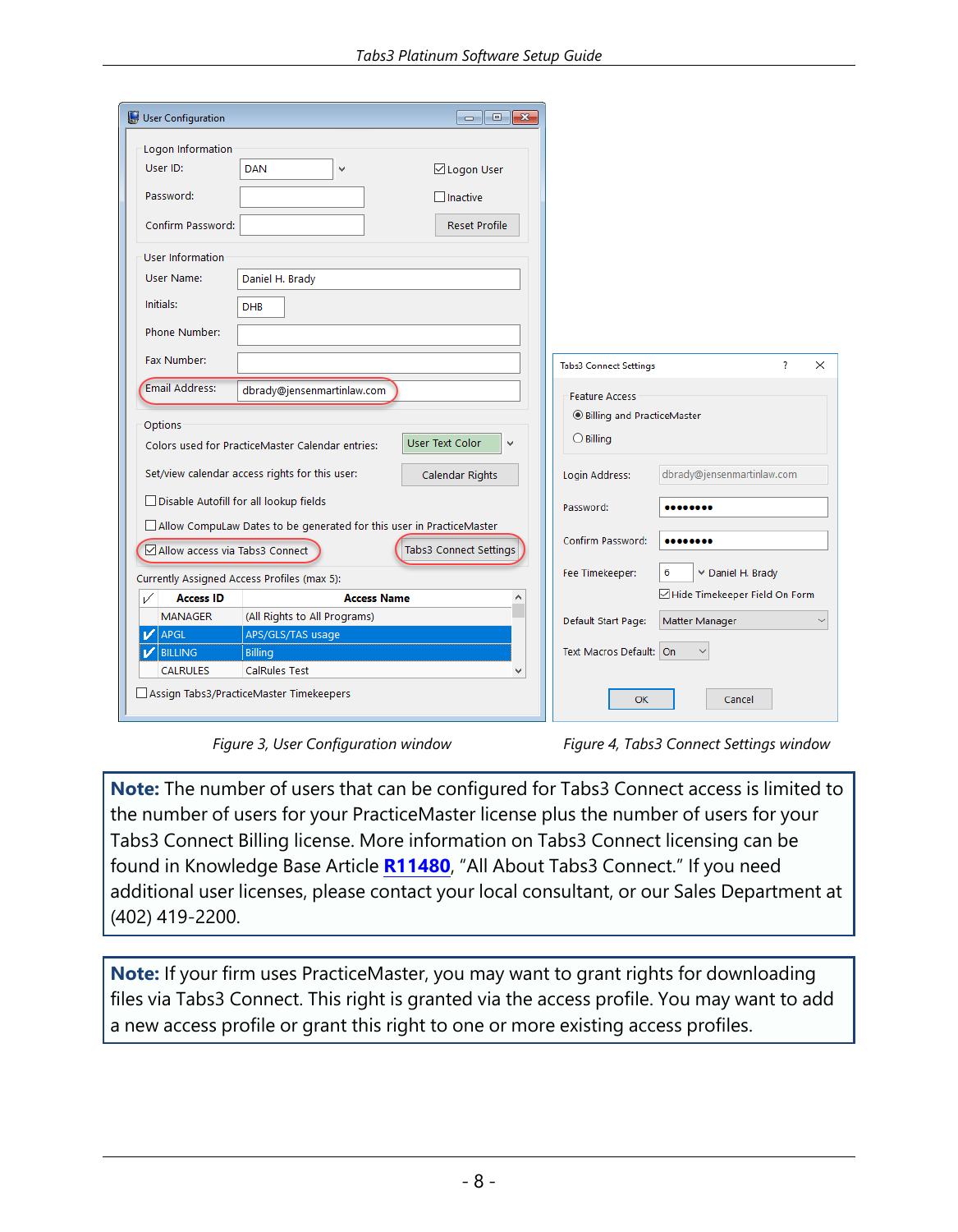#### ▶ **To enable file downloads for an access profile:**

- 1. From the **File** menu, point to **Open** and select **Access Profile**.
- 2. Select the **Access ID** to which you will grant rights for users to download files from Tabs3 Connect.
- 3. Click the **PM** tab ([Figure](#page-8-0) 5).
- 4. In the **File Information** section, select the **Download Files via Tabs3 Connect** function.
- 5. In the **Selected Functions** section, click **Allow**.
- 6. Press Ctrl+S to save the Access Profile.

| Access Profile                      |                                                                       |                      |                 |            |                      | -- 0     | $\mathbf{x}$ |
|-------------------------------------|-----------------------------------------------------------------------|----------------------|-----------------|------------|----------------------|----------|--------------|
| System Activity Tabs3               | <b>PM</b>                                                             | <b>GLS</b>           | <b>TAS</b>      | <b>APS</b> |                      |          |              |
| Access ID:                          | <b>T3CON</b>                                                          | v                    |                 |            |                      |          |              |
| <b>Access Name:</b>                 | <b>Tabs3 Connect Users</b>                                            |                      |                 |            |                      |          |              |
| <b>File Information</b>             |                                                                       |                      |                 |            |                      |          | A            |
| <b>Timer/Form Designer</b>          |                                                                       |                      |                 |            |                      |          |              |
| Calendar                            |                                                                       |                      |                 |            |                      |          |              |
| Document                            |                                                                       |                      |                 |            |                      |          |              |
| <b>Reports</b><br>Search            |                                                                       |                      |                 |            |                      |          |              |
| <b>Functions:</b><br>Delete Journal |                                                                       |                      |                 |            | <b>No</b>            |          | ^            |
|                                     | <b>Browse Document Management</b>                                     |                      |                 |            | <b>No</b>            |          |              |
| <b>Add Document Management</b>      |                                                                       |                      |                 |            | No                   |          |              |
|                                     | <b>Change Document Management</b>                                     |                      |                 |            | No                   |          |              |
|                                     | Change Document Management Restricted Fields                          |                      |                 |            | <b>No</b>            |          |              |
|                                     | <b>Delete Document Management</b><br>Download Files via Tabs3 Connect |                      |                 |            | <b>No</b><br>Yes     |          |              |
| <b>Browse Document Type</b>         |                                                                       |                      |                 |            | No                   |          |              |
|                                     |                                                                       |                      |                 |            |                      |          |              |
| <b>Selected Functions</b>           |                                                                       | <b>All Functions</b> |                 |            | <b>Entire System</b> |          |              |
| <b>Allow</b>                        | <b>Disallow</b>                                                       | Allow                | <b>Disallow</b> |            | <b>Allow</b>         | Disallow |              |
|                                     |                                                                       |                      |                 |            |                      |          |              |

<span id="page-8-0"></span>*Figure 5, Download Files via Tabs3 Connect Access Right*

### **Server Cache**

The Tabs3 Platinum Software allows you to determine how much of your server's available memory to allocate to caching data and index files. Caching improves the Tabs3 Software's performance by storing frequently used information in memory rather than accessing it from the physical drive every time it is needed. By default, the Tabs3 Platinum Software is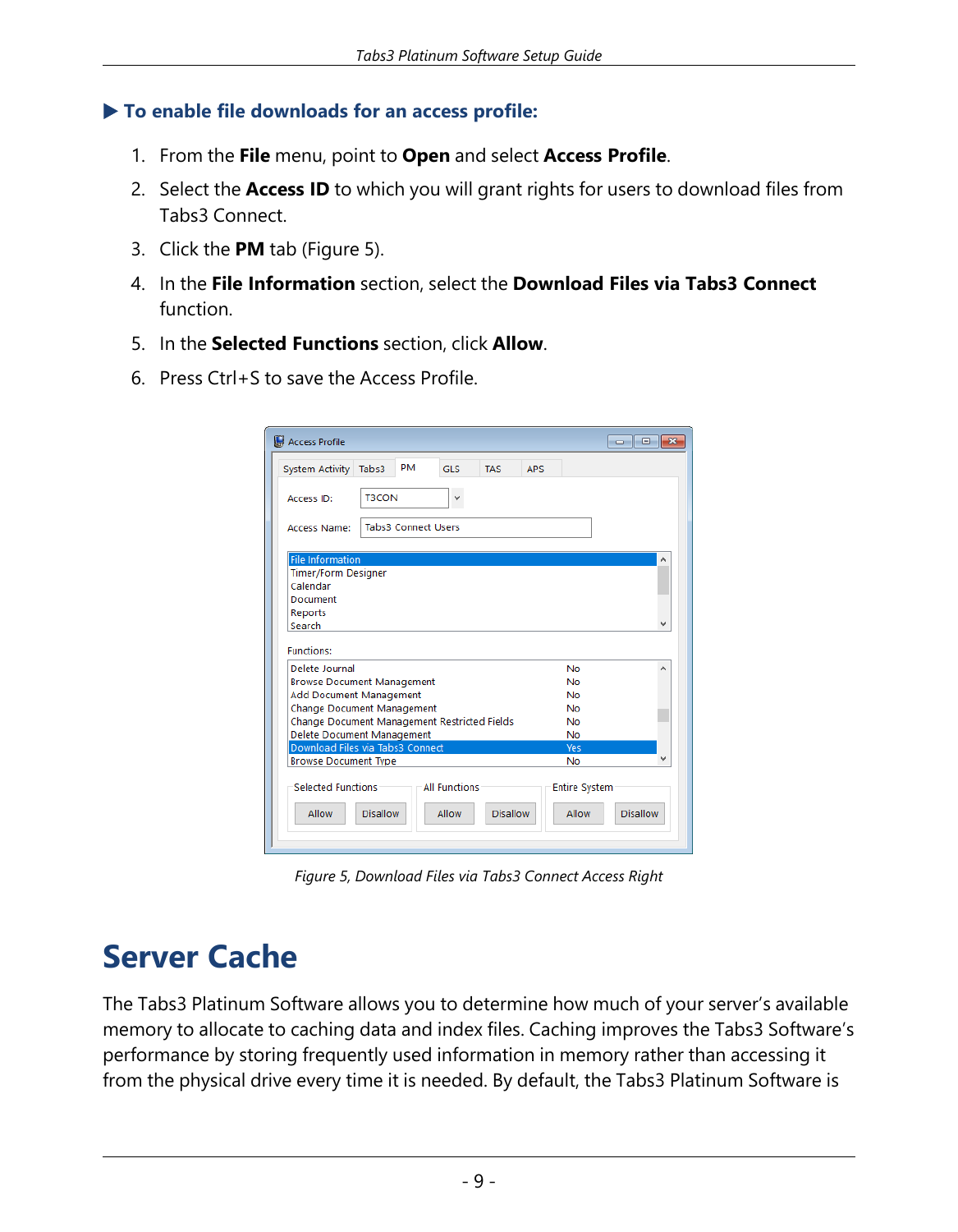configured with a relatively small cache to ensure compatibility with all servers. Therefore, Tabs3 recommends that Platinum firms configure caching as soon as possible to maximize performance.

### ▶ **To configure the Platinum Server Cache**

- 1. From System Configuration, select *Platinum | Platinum Server Configuration*.
- 2. Click the **Server Cache** tab.
- 3. Click the **Modify** button.
- 4. Drag the slider to your preferred cache level. *(Note: Press F1 from this window for more information on configuring the cache.)*
- 5. Click the **OK** button to apply the change.

|                        |                       |        |              | HotBackup Schedule HotBackup Notification HotBackup Folder Director Configuration | Server Cache |        |
|------------------------|-----------------------|--------|--------------|-----------------------------------------------------------------------------------|--------------|--------|
| Server Memory          |                       |        |              |                                                                                   |              | OK     |
| Memory                 | 7.9 GB                |        |              |                                                                                   |              | Cancel |
| <b>Platinum Server</b> | 2.23%                 |        |              |                                                                                   |              |        |
| <b>Platinum Server</b> |                       |        |              |                                                                                   |              |        |
|                        | Total                 | Data   | Index        |                                                                                   |              |        |
| Database Size:         | <b>150 MB</b>         | 100 MB | <b>50 MB</b> |                                                                                   |              |        |
| Cache Size:            | <b>180 MB</b>         | 120 MB | 60 MB        |                                                                                   |              |        |
| Cached Percentage:     | 120%                  | 120%   | 120%         |                                                                                   |              |        |
|                        | Platinum Server Cache |        |              |                                                                                   |              |        |
|                        |                       |        |              |                                                                                   |              |        |
| Conservative           | Moderate              |        | Aggressive   |                                                                                   |              |        |
|                        | Revert                |        |              |                                                                                   |              |        |
|                        |                       |        |              |                                                                                   |              |        |

*Figure 6, Server Cache tab*

**Note:** As your database size increases over time, you may need to periodically adjust this setting to maximize performance.

### **HotBackup**

HotBackup is a Platinum-exclusive feature that allows you to back up data files while users are working in the Tabs3 Software as well as schedule backups throughout the day.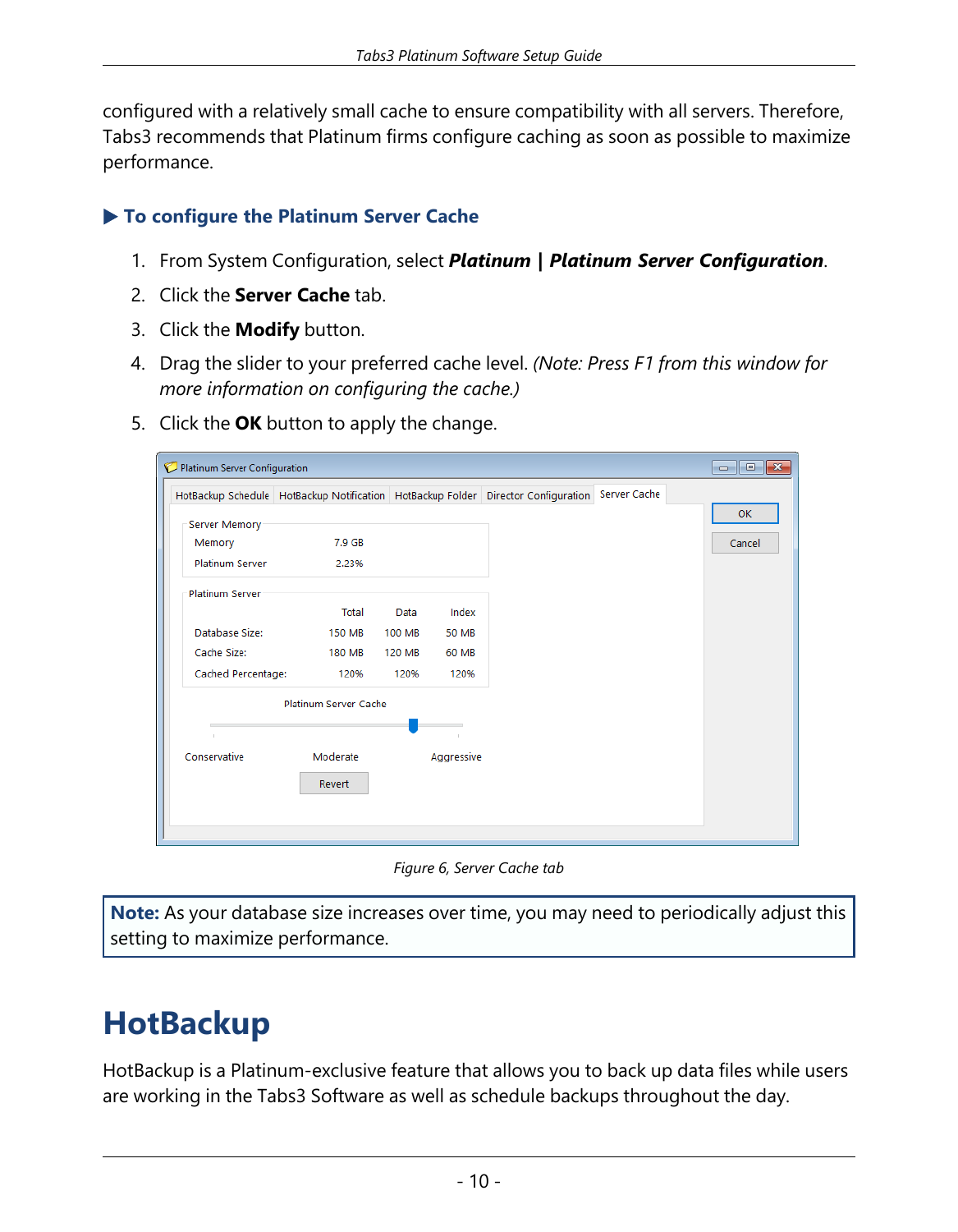HotBackup requires some basic configuration to ensure that scheduled backups are being performed and that someone is notified in the event a HotBackup fails to complete successfully.

**Important:** The HotBackup feature is intended to supplement rather than replace a full external backup of the server. External backups should be run at least once per day, and tested on a regular basis to ensure that the Tabs3 Software can be successfully restored. A thorough discussion of the backup options can be found in Knowledge Base Article **[R11213](https://support.tabs3.com/main/R11213.htm)**, "Backup Strategy."

**Important:** Firms with large amounts of data should consider alternative backup methods, such as VSS, which also allows backups to occur while the Tabs3 Software is in use. Complete details can be found in Knowledge Base Article **[R11430](https://support.tabs3.com/main/R11430.htm)**, "Using Volume Shadow Copy Service (VSS) to Back Up Tabs3 Software."

### *Specify a HotBackup Folder*

By default, C:\HotBackup is the location of your HotBackup folder. Depending on your server configuration, another location on the C drive or a secondary drive may be more appropriate. Many firms prefer to store HotBackups on a larger secondary drive rather than the Windows drive for both storage and performance reasons.

**Important:** HotBackup makes a complete copy of your firms Tabs3 Software data files. When choosing a location for your HotBackup folder, ensure that there is sufficient space to store the number of backups you want to retain. Running out of drive space due to HotBackup storage will result in a significant drop in the server's performance.

### ▶ **To specify a different location**

- 1. From System Configuration, select *Platinum | Platinum Server Configuration*.
- 2. Click the **HotBackup Folder** tab.
- 3. In the **Specify the HotBackup Folder based on the Director's (STDIRECT.EXE) point of view** field, enter the path you want to use to store HotBackups. *(Note: This path must be to a drive that is physically connected to the server.)*
- 4. Click the **button or press Ctrl+S** to save your changes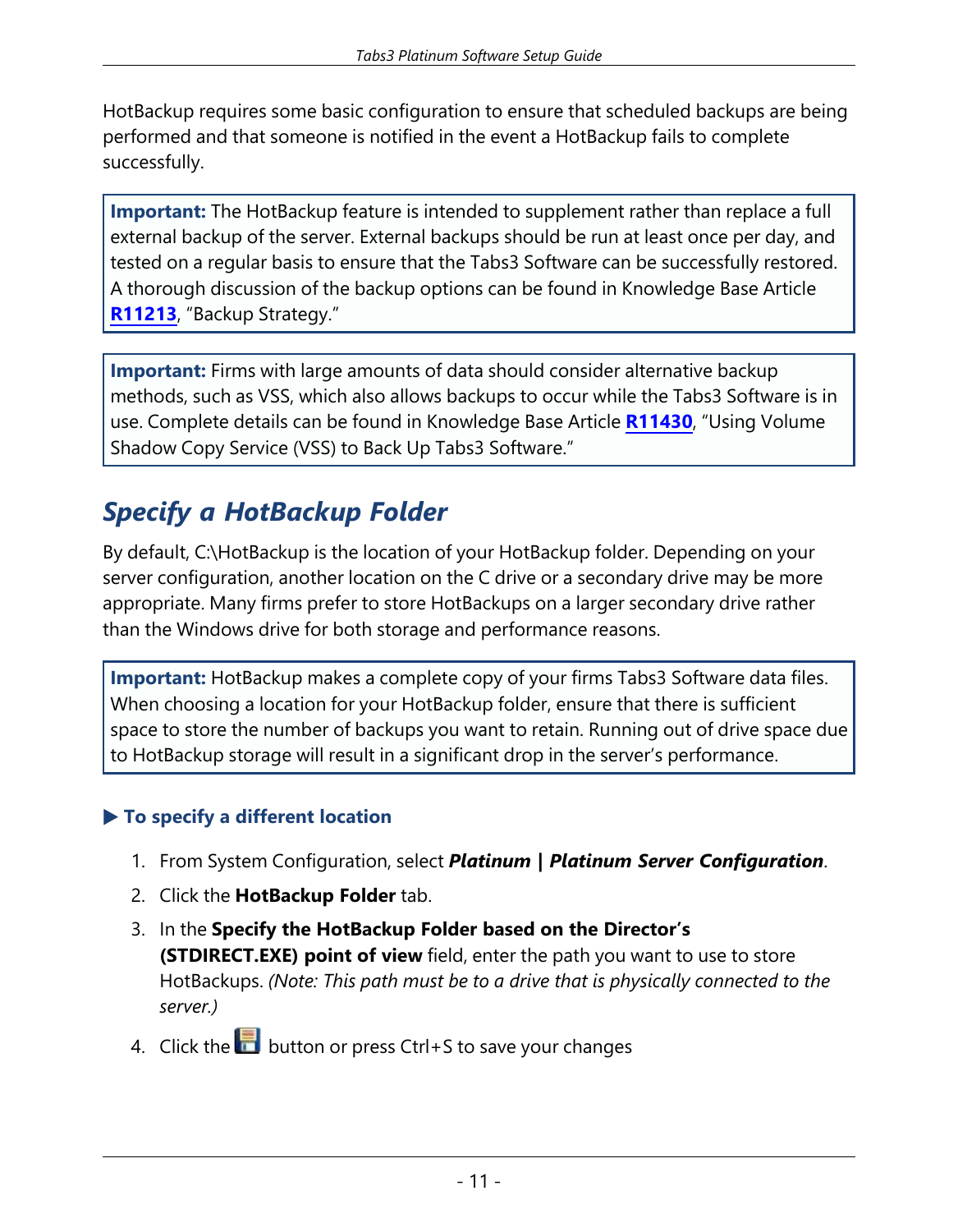### *Determine the Number of HotBackups to Retain*

By default, the Tabs3 Software stores four recent HotBackups and two archive HotBackups. Each successful HotBackup is stored in the Recent folder. Once the maximum number of recent HotBackups is reached, the oldest HotBackup is moved to the Archive folder. Once the maximum number of archive HotBackups is reached, the oldest HotBackup is deleted from the Archive folder.

#### ▶ **To change the number of HotBackups stored**

- 1. From System Configuration, select *Platinum | Platinum Server Configuration*.
- 2. Click the **HotBackup Folder** tab.
- 3. Set the values on the **Recent** and **Archive** fields to the number of HotBackups you want to retain in each category.
- 4. Click the **button or press Ctrl+S** to save your changes

### *Schedule HotBackups*

In addition to letting you run backups while other users are in the Tabs3 Software, you can schedule HotBackups throughout the day. For example, you might want to back up your data every weekday at noon and 5:00 p.m.

### ▶ **To configure a HotBackup schedule**

- 1. From System Configuration, select *Platinum | Platinum Server Configuration*.
- 2. Click the **HotBackup Schedule** tab.
- 3. Click the **Schedule Recurring HotBackups** button.
	- a. In the **Days to Schedule** section, select the days you want to run the HotBackup. If you selected **Specific Day(s)**, select the individual day or days the HotBackup will run.
	- b. In the **Start** field, select the time the HotBackup will start.
	- c. Click the **OK** button.
- 4. Repeat step 3 for each scheduled HotBackup you want to add.
- 5. When you are finished, click the **button or press Ctrl+S** to save your changes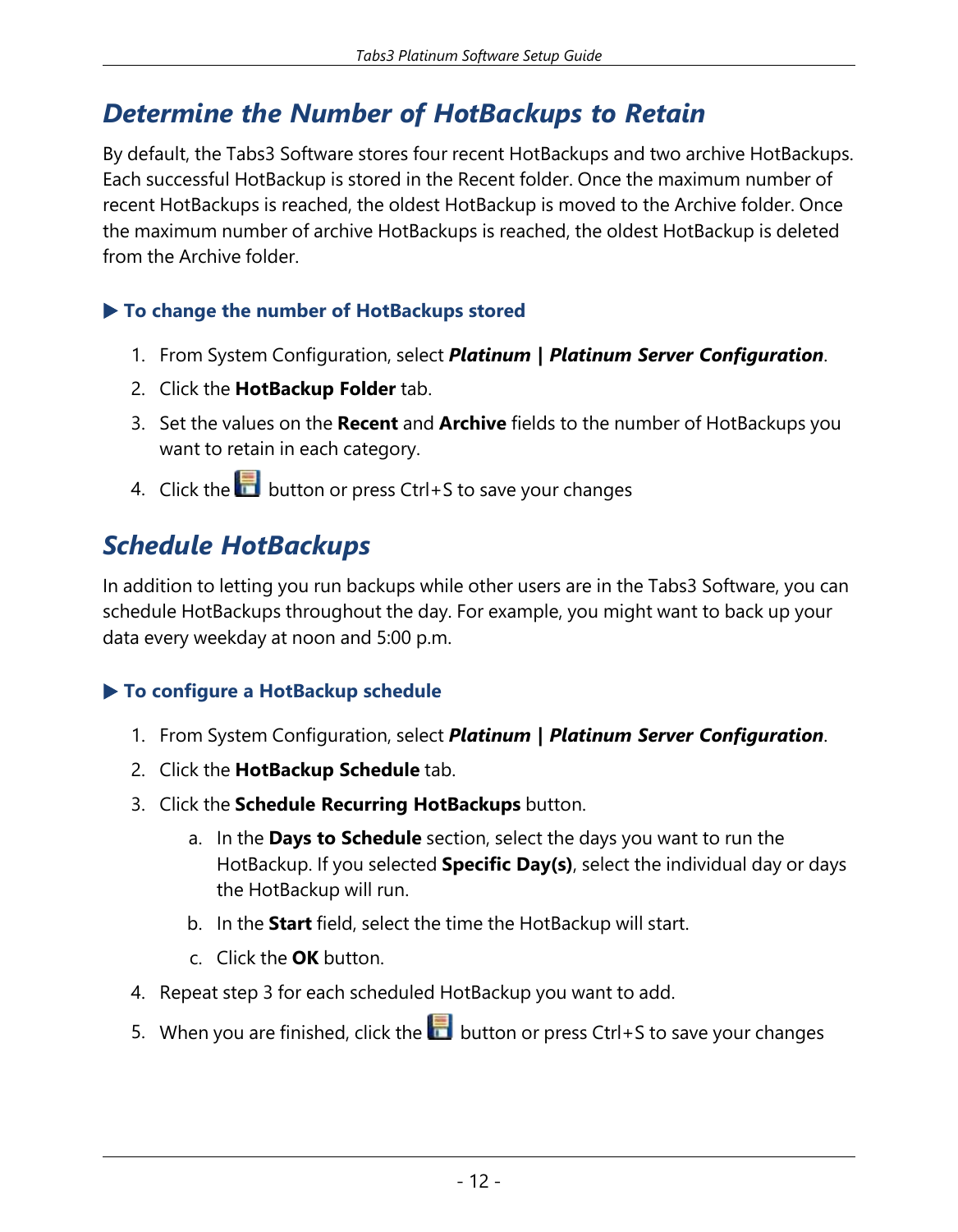### *Configure HotBackup Notifications*

The Tabs3 Software can notify a designated person or group when a HotBackup succeeds or fails. This helps ensure that your data is being backed up on a regular basis, and any issues with the HotBackup process are quickly resolved.

In order to enable HotBackup notifications, System Configuration must be configured to send email using an SMTP server. To enable this feature, open System Configuration and select *Settings | Outgoing Email Configuration*. Press F1 from this window for information on configuring your outgoing email. You may need to contact your email provider or network administrator to obtain the required information.

# **Configure Platinum Data Security (Optional)**

Firms running the Tabs3 Platinum Software can restrict access to the Database folder located within the Current Working Directory. This folder contains key files used to store data in the Tabs3 Software. Restricting access to the Database folder ensures that unauthorized users cannot accidentally or deliberately modify or delete critical files, and also provides increased protection from threats such as viruses and ransomware.

Additional details regarding this feature can be found in Knowledge Base Article **[R11763](https://support.tabs3.com/main/R11763.htm)**, "Platinum Data Security."

# **Enable Encryption (Optional, Platinum SQL only)**

The Platinum SQL Software includes a data encryption option. Once data files are encrypted, they can only be read by the Tabs3 Platinum SQL Software.

The process of encrypting the data can be time-consuming due to the amount of data that must be processed. Therefore we recommend performing this process from the server where the Tabs3 Platinum Software is installed, rather than a workstation.

**Note:** You must have manager rights in order to access the Data Encryption Utility. Additionally, the encryption process is a Super Exclusive function, meaning no other users can access any portion of the Tabs3 Software while the process is running.